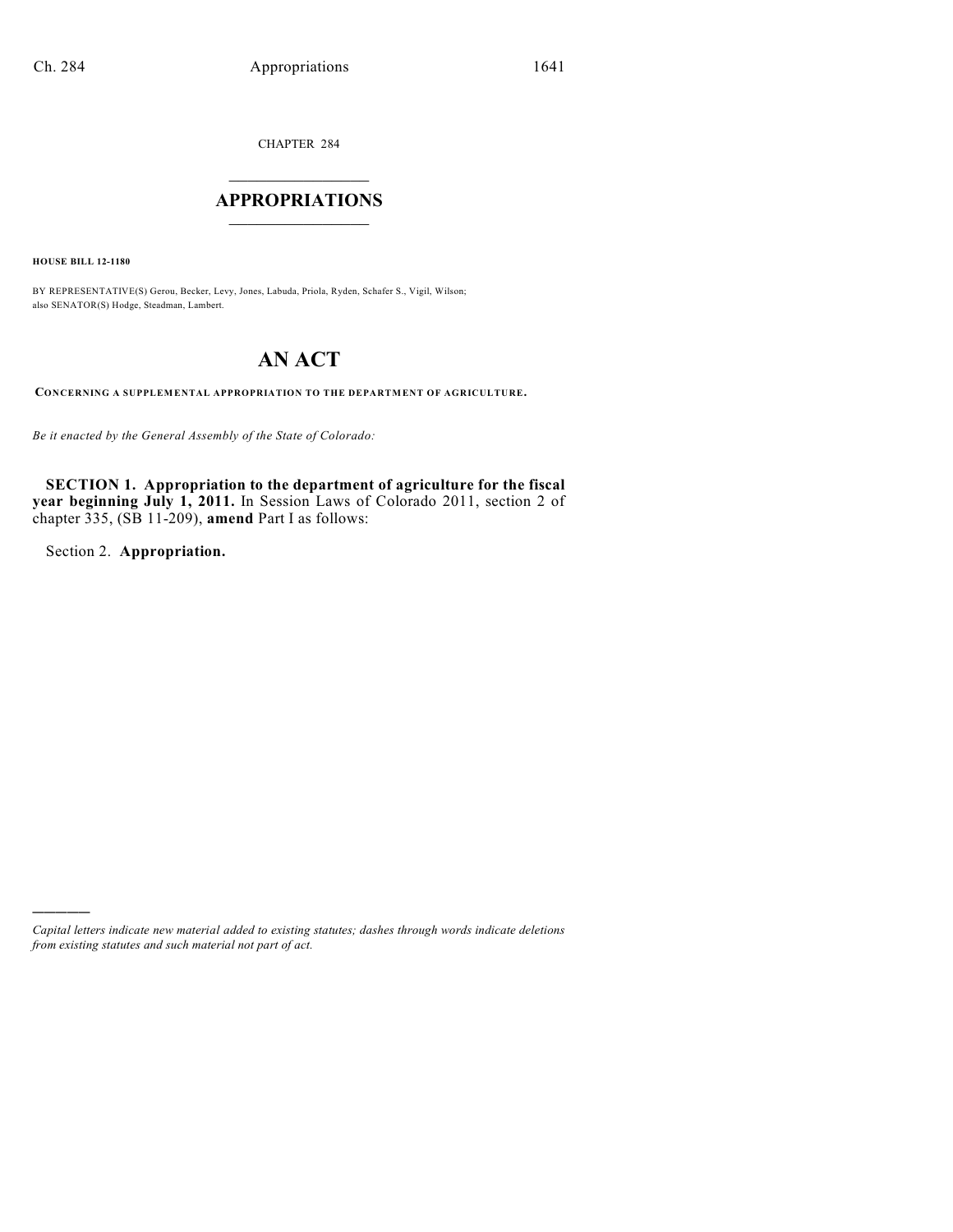|                           |       |                               |                         | APPROPRIATION FROM          |                                       |                                |
|---------------------------|-------|-------------------------------|-------------------------|-----------------------------|---------------------------------------|--------------------------------|
| ITEM &<br><b>SUBTOTAL</b> | TOTAL | <b>GENERAL</b><br><b>FUND</b> | GENER AL<br><b>FUND</b> | <b>CASH</b><br><b>FUNDS</b> | <b>REAPPROPRIATED</b><br><b>FUNDS</b> | <b>FEDERAL</b><br><b>FUNDS</b> |
|                           |       |                               | <b>EXEMPT</b>           |                             |                                       |                                |

### **PART I DEPARTMENT OF AGRICULTURE**

### **(1) COMMISSIONER'S OFFICE AND ADMINISTRATIVE SERVICES**

| Personal Services                | 1,309,998    | 294,625 | 18,031 <sup>a</sup> | 997,342 <sup>b</sup> |
|----------------------------------|--------------|---------|---------------------|----------------------|
|                                  | $(14.7$ FTE) |         |                     |                      |
| Health, Life, and Dental         | 1,631,507    | 285,788 | 1,284,766°          | 60,953               |
| Short-term Disability            | 25,447       | 5,387   | $18,358^{\circ}$    | 1,702                |
| S.B. 04-257 Amortization         |              |         |                     |                      |
| <b>Equalization Disbursement</b> | 403,551      | 86,230  | $290,403^{\circ}$   | 26,918               |
| S.B. 06-235 Supplemental         |              |         |                     |                      |
| Amortization Equalization        |              |         |                     |                      |
| Disbursement                     | 324,736      | 69,745  | $233,360^{\circ}$   | 21,631               |
| Workers' Compensation            | 176,054      | 28,153  | $147,901^{\circ}$   |                      |
| <b>Operating Expenses</b>        | 117,122      | 112,622 | $4,500^{\circ}$     |                      |
| Legal Services for 4,653         |              |         |                     |                      |
| hours                            | 352,279      | 105,770 | 246,509°            |                      |
| Purchase of Services from        |              |         |                     |                      |
| Computer Center                  | 520,491      | 382,813 | $137,678$ °         |                      |
| <b>Multiuse Network</b>          |              |         |                     |                      |
| Payments                         | 182,691      | 71,404  | $111,287$ °         |                      |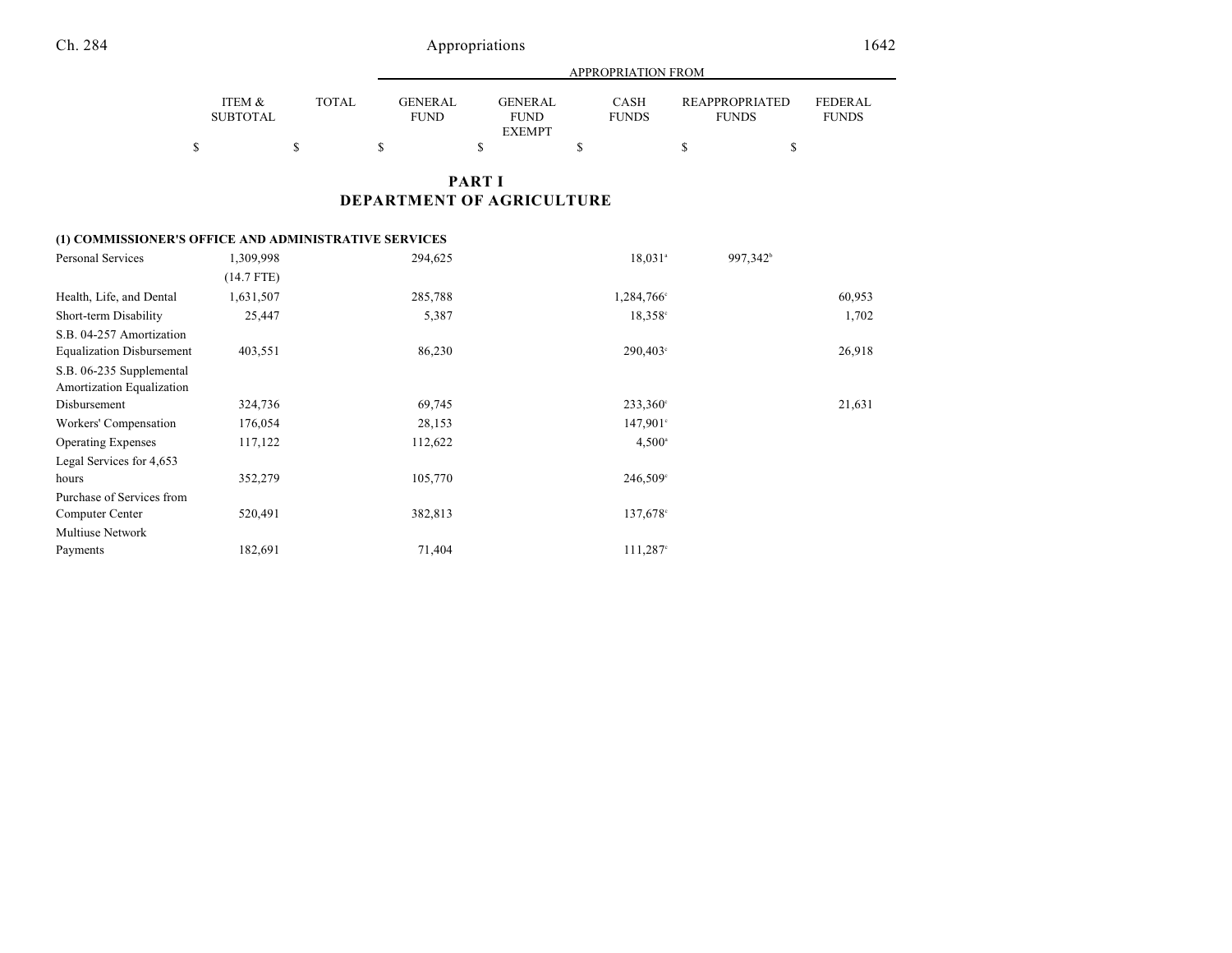| 134,856   |            | 104,395 |  |                                                                                                                                                                                                                   |
|-----------|------------|---------|--|-------------------------------------------------------------------------------------------------------------------------------------------------------------------------------------------------------------------|
|           |            |         |  |                                                                                                                                                                                                                   |
|           |            |         |  |                                                                                                                                                                                                                   |
| 108,062   |            | 29,403  |  |                                                                                                                                                                                                                   |
| 208,951   |            | 73,377  |  | 2,053                                                                                                                                                                                                             |
| 214,761   |            |         |  |                                                                                                                                                                                                                   |
|           |            |         |  |                                                                                                                                                                                                                   |
| 153,031   |            | 34,705  |  |                                                                                                                                                                                                                   |
| 110,751   |            | 43,026  |  |                                                                                                                                                                                                                   |
|           |            |         |  |                                                                                                                                                                                                                   |
| 171,145   |            | 139,608 |  |                                                                                                                                                                                                                   |
|           |            |         |  |                                                                                                                                                                                                                   |
| 14,542    |            | 9,283   |  |                                                                                                                                                                                                                   |
| 146,318   |            | 66,939  |  |                                                                                                                                                                                                                   |
| 15,000    |            |         |  |                                                                                                                                                                                                                   |
| 2,707,224 |            |         |  | 2,707,224                                                                                                                                                                                                         |
|           |            |         |  | $(13.0$ FTE)                                                                                                                                                                                                      |
|           |            |         |  |                                                                                                                                                                                                                   |
| 1,665,186 |            |         |  |                                                                                                                                                                                                                   |
| 99,760    |            |         |  | 81,055                                                                                                                                                                                                            |
|           | 10,578,702 |         |  |                                                                                                                                                                                                                   |
|           | 10,584,512 |         |  |                                                                                                                                                                                                                   |
|           |            |         |  | $30,461^{\circ}$<br>78,659°<br>$133,521$ °<br>$139,331$ °<br>$118,326^{\circ}$<br>$67,725$ °<br>$31,537$ °<br>$5,259^{\circ}$<br>79,379°<br>$15,000$ <sup>d</sup><br>$1,665,186$ <sup>c</sup><br>$18,705^{\circ}$ |

<sup>a</sup> This amount shall be from the Food Systems Advisory Council Fund created in Section 24-37.3-105 (1), C.R.S.

<sup>b</sup> This amount shall be from indirect cost recoveries transferred from various divisions, including \$230,299 for statewide indirect cost recoveries.

These amounts shall be from fees collected by various cash funds within the Department. <sup>c</sup>

Ch. 284 Appropriations 1643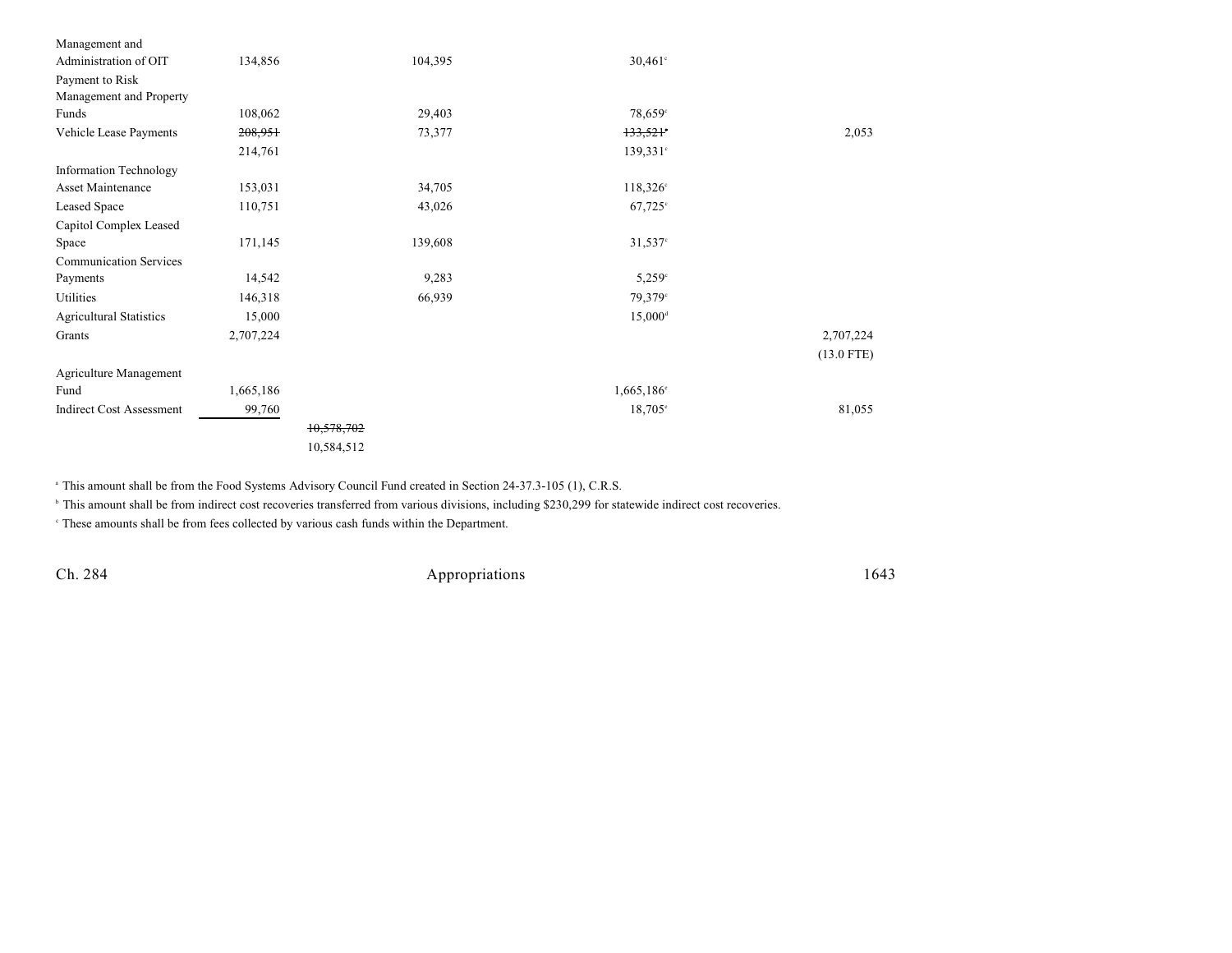|                           |              |                               |                                                | APPROPRIATION FROM   |                                |                                |
|---------------------------|--------------|-------------------------------|------------------------------------------------|----------------------|--------------------------------|--------------------------------|
| ITEM &<br><b>SUBTOTAL</b> | <b>TOTAL</b> | <b>GENERAL</b><br><b>FUND</b> | <b>GENERAL</b><br><b>FUND</b><br><b>EXEMPT</b> | CASH<br><b>FUNDS</b> | REAPPROPRIATED<br><b>FUNDS</b> | <b>FEDERAL</b><br><b>FUNDS</b> |
|                           |              |                               |                                                |                      |                                |                                |

<sup>d</sup> This amount shall be from surveys and services provided by the USDA National Agricultural Statistics Service.

<sup>e</sup> These amounts shall be from the Agriculture Management Fund created in Section 35-1-106.9, C.R.S.

| (2) AGRICULTURAL SERVICES DIVISION <sup>1</sup> |              |            |           |                        |         |
|-------------------------------------------------|--------------|------------|-----------|------------------------|---------|
| Animal Industry                                 | 1,982,442    |            |           |                        |         |
|                                                 | $(22.5$ FTE) |            |           |                        |         |
| Vaccine and Service Fund                        | 324,320      |            |           |                        |         |
|                                                 | $(1.0$ FTE)  |            |           |                        |         |
| Plant Industry                                  | 3,224,963    |            |           |                        |         |
|                                                 | $(34.7$ FTE) |            |           |                        |         |
| Inspection and Consumer                         |              |            |           |                        |         |
| Services                                        | 3,210,055    |            |           |                        |         |
|                                                 | $(45.6$ FTE) |            |           |                        |         |
| <b>Conservation Services</b>                    | 1,306,902    |            |           |                        |         |
|                                                 | $(13.0$ FTE) |            |           |                        |         |
| Lease Purchase Lab                              |              |            |           |                        |         |
| Equipment                                       | 85,992       |            |           |                        |         |
| <b>Indirect Cost Assessment</b>                 | 534,928      |            |           |                        |         |
|                                                 |              | 10,669,602 | 2,465,182 | 7,602,896 <sup>a</sup> | 601,524 |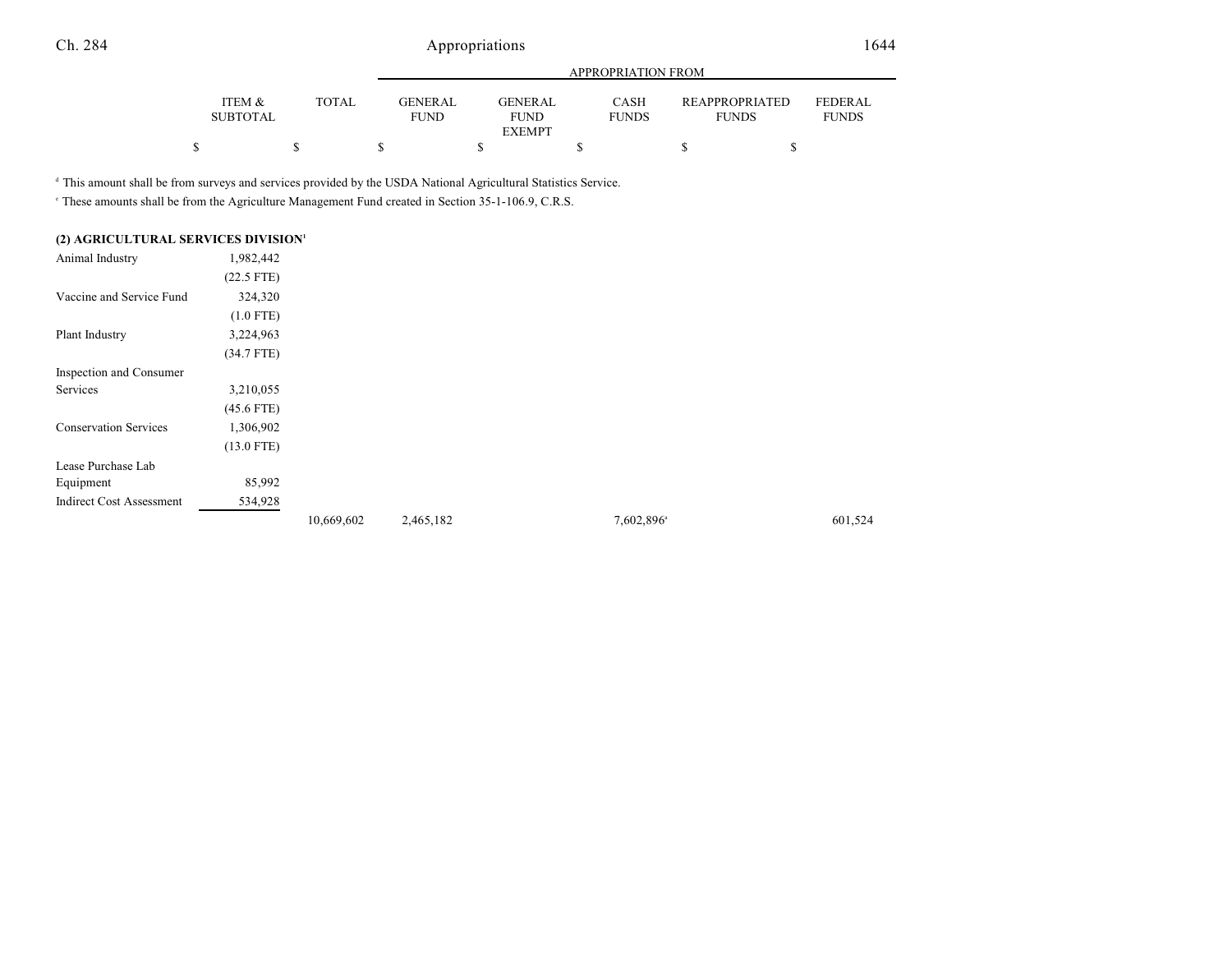<sup>a</sup> Of this amount, IT IS ESTIMATED THAT \$3,526,561 shall be from the Inspection and Consumer Services Cash Fund created in Section 35-1-106.5 (1), C.R.S., \$3,147,437 shall be from the Plant Health, Pest Control and Environmental Protection Cash Fund created in Section 35-1-106.3, C.R.S., \$454,293 shall be from the Pet Animal Care and Facility Fund created in Section 35-80-116, C.R.S., \$330,555 shall be from the Veterinary Vaccine and Service Fund established pursuant to Section 35-50-106 (1), C.R.S., \$43,437 shall be from the Aquaculture Cash Fund pursuant to Section 35-24.5-111, C.R.S., \$25,000 shall from the Diseased Livestock Indemnity Fund, pursuant to Section 35-50-114 (3), C.R.S., \$25,000 shall be from the Cervidae Disease Revolving Fund created in Section 35-50-115 (1) (a), C.R.S., \$15,000 shall be from the Noxious Weed Management Fund created in Section 35-5.5-116 (1), C.R.S., and \$35,613 shall be from various cash funds within the Department. Moneys in the Veterinary Vaccine and Service Fund, the Cervidae Disease Revolving Fund and the Diseased Livestock Indemnity Fund are continuously appropriated to the Department and are included for informational purposes only.

### **(3) AGRICULTURAL MARKETS DIVISION (A) AGRICULTURAL MARKETS**

| Program Costs                   | 497,110   | $497,110^{\circ}$    |                  |
|---------------------------------|-----------|----------------------|------------------|
|                                 |           | $(4.7$ FTE)          |                  |
| Economic Development            |           |                      |                  |
| Grants                          | 45,000    |                      | $45,000^{\circ}$ |
| Agricultural Development        |           |                      |                  |
| Board                           | 574,837   | 574,837°             |                  |
|                                 |           |                      |                  |
|                                 |           | $(0.5$ FTE)          |                  |
| Wine Promotion Board            | 569,613   | 569,613 <sup>d</sup> |                  |
|                                 |           | $(1.5$ FTE)          |                  |
| <b>Indirect Cost Assessment</b> | 12,471    | $12,471$ °           |                  |
|                                 | 1,699,031 |                      |                  |

<sup>a</sup> Of this amount, \$446,656 shall be from the Agriculture Management Fund created in Section 35-1-106.9, C.R.S., and \$50,454 shall be from various economic development programs.

<sup>b</sup> This amount is transferred from the Office of the Governor, Economic Development Commission.

Ch. 284 Appropriations 1645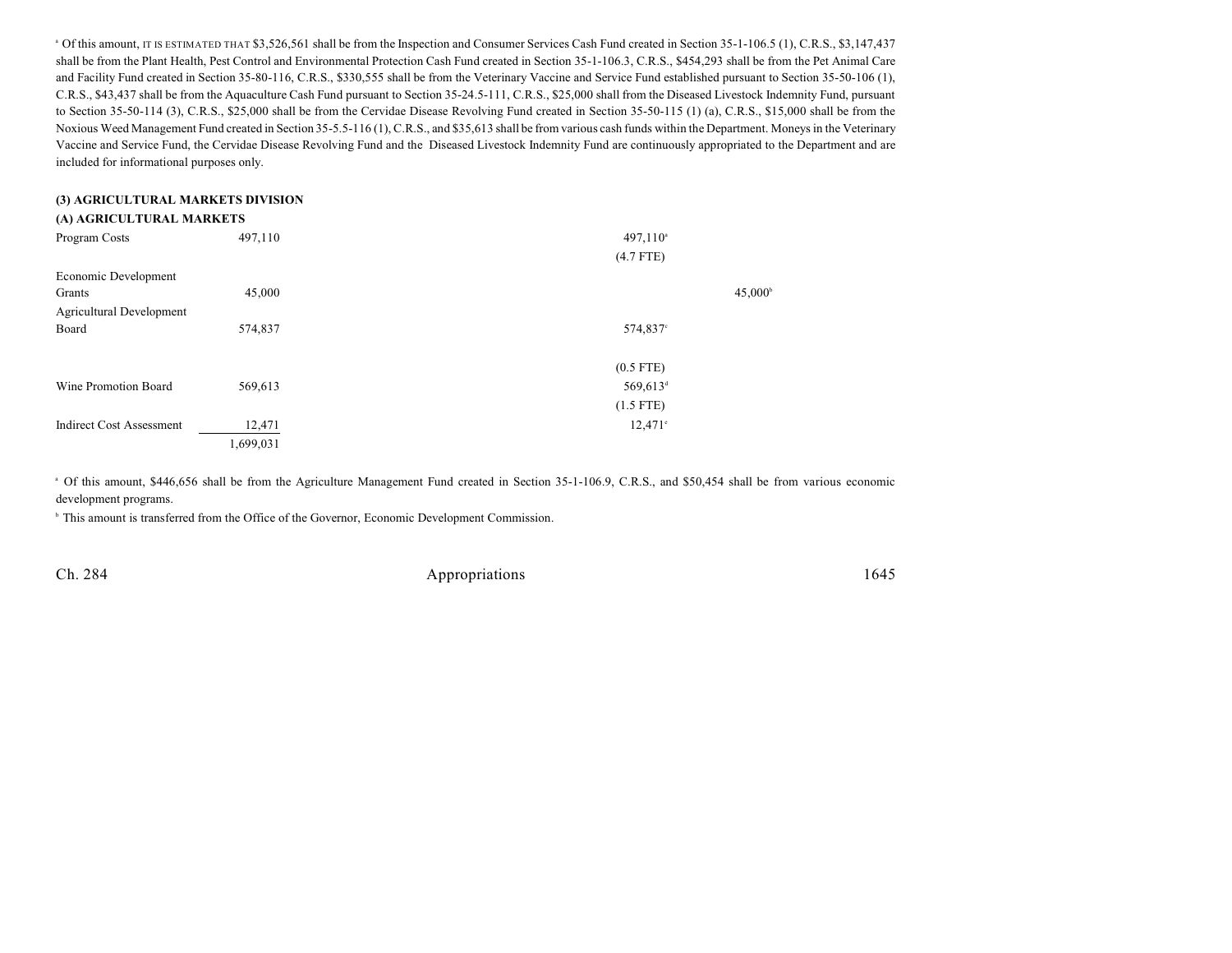|                 |       |                 |               | APPROPRIATION FROM |                |                |
|-----------------|-------|-----------------|---------------|--------------------|----------------|----------------|
| ITEM &          | TOTAL | <b>GENER AL</b> | GENERAL       | <b>CASH</b>        | REAPPROPRIATED | <b>FEDERAL</b> |
| <b>SUBTOTAL</b> |       | <b>FUND</b>     | <b>FUND</b>   | <b>FUNDS</b>       | <b>FUNDS</b>   | <b>FUNDS</b>   |
|                 |       |                 | <b>EXEMPT</b> |                    |                |                |
|                 |       |                 |               |                    |                |                |

 This amount shall be from the Agriculture Value-Added Cash Fund pursuant to Section 35-75-205 (1), C.R.S. Moneys in the Agriculture Value-Added Cash Fund are <sup>c</sup> continuously appropriated and are included for informational purposes only.

<sup>d</sup> This amount shall be from the Colorado Wine Industry Development Fund created in Section 35-29.5-105 (1), C.R.S. These moneys are included for informational purposes as they are continuously appropriated pursuant to Section 35-29.5-105 (1), C.R.S.

Of this amount, \$9,353 shall be from the Wine Industry Development Fund created in Section 35-29.5-105 (1), C.R.S., and \$3,118 shall be from the Agriculture <sup>e</sup> Management Fund created in Section 35-1-106.9, C.R.S.

#### **(B) AGRICULTURAL PRODUCTS INSPECTION**

| Program Costs            | 2,035,253 | 200,000 | $1,835,253$ <sup>a</sup> |
|--------------------------|-----------|---------|--------------------------|
|                          |           |         | $(34.5$ FTE)             |
| Indirect Cost Assessment | 116.408   |         | $116.408^{\circ}$        |
|                          | 2.151.661 |         |                          |

<sup>a</sup> These amounts shall be from the Agriculture Products Inspection Fund created in Section 35-23-114 (3) (a), C.R.S.

3,850,692

| (4) BRAND BOARD       |           |                          |
|-----------------------|-----------|--------------------------|
| Brand Inspection      | 3.862.617 | $3.862.617$ <sup>a</sup> |
|                       |           | $(66.3$ FTE)             |
| Alternative Livestock | 95.662    | $95.662^b$               |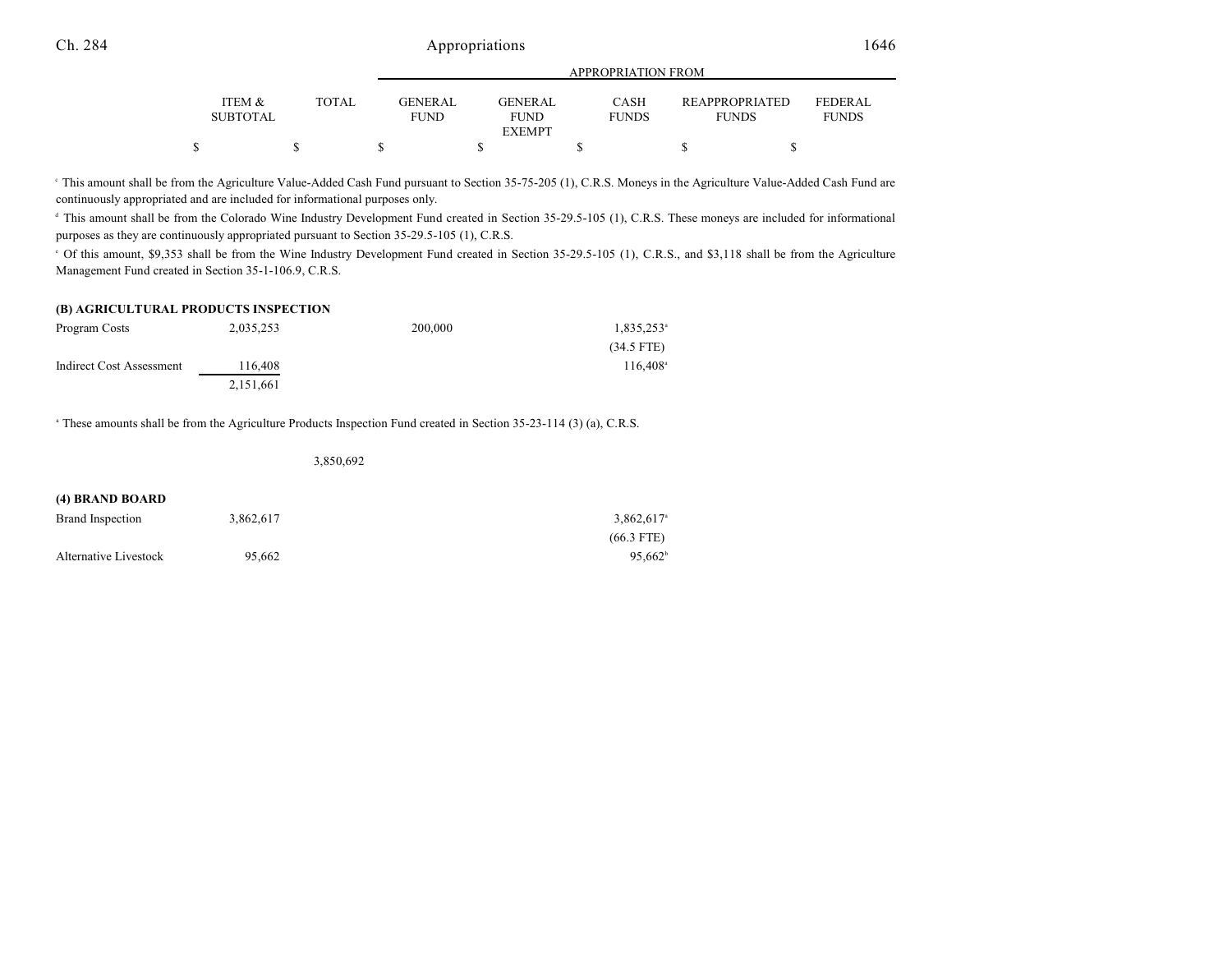| Brand Estray Fund        | 94.050  |           | $94.050^{\circ}$     |
|--------------------------|---------|-----------|----------------------|
| Indirect Cost Assessment | 142.498 |           | $142.498^{\text{d}}$ |
|                          |         | 4.194.827 |                      |

<sup>a</sup> This amount shall be from the Brand Inspection Fund created in Section 35-41-102 (1), C.R.S.

<sup>b</sup> This amount shall be from the Alternative Livestock Farm Cash Fund created in Section 35-41.5-116, C.R.S.

<sup>e</sup> This amount shall be from the Estray Fund created in Section 35-41-102 (1), C.R.S. These moneys are included for informational purposes as they are continuously appropriated pursuant to Section 35-41-102 (1), C.R.S.

<sup>d</sup> Of this amount, \$139,054 shall be from the Brand Inspection Fund created in Section 35-41-102 (1), C.R.S., and \$3,444 shall be from the Alternative Livestock Farm Cash Fund created in Section 35-41.5-116, C.R.S.

#### **(5) COLORADO STATE FAIR**

| Program Costs            | 8,322,215 |           | $8,322,215$ <sup>a</sup> |
|--------------------------|-----------|-----------|--------------------------|
|                          |           |           | $(26.9$ FTE)             |
| Indirect Cost Assessment | 91.277    |           | $91.277^{\circ}$         |
|                          |           | 8,413,492 |                          |

<sup>a</sup> This amount shall be from fees deposited into the Colorado State Fair Authority Cash Fund created in Section 35-65-107 (1), C.R.S.

 $\,^{\circ}$  This amount shall be from various cash fund sources.

#### **(6) CONSERVATION BOARD**

| 436,879     |         |
|-------------|---------|
| $(5.2$ FTE) |         |
|             |         |
| 191,714     |         |
|             | 500,000 |
| 1,128,593   |         |
|             |         |

Ch. 284 Appropriations 1647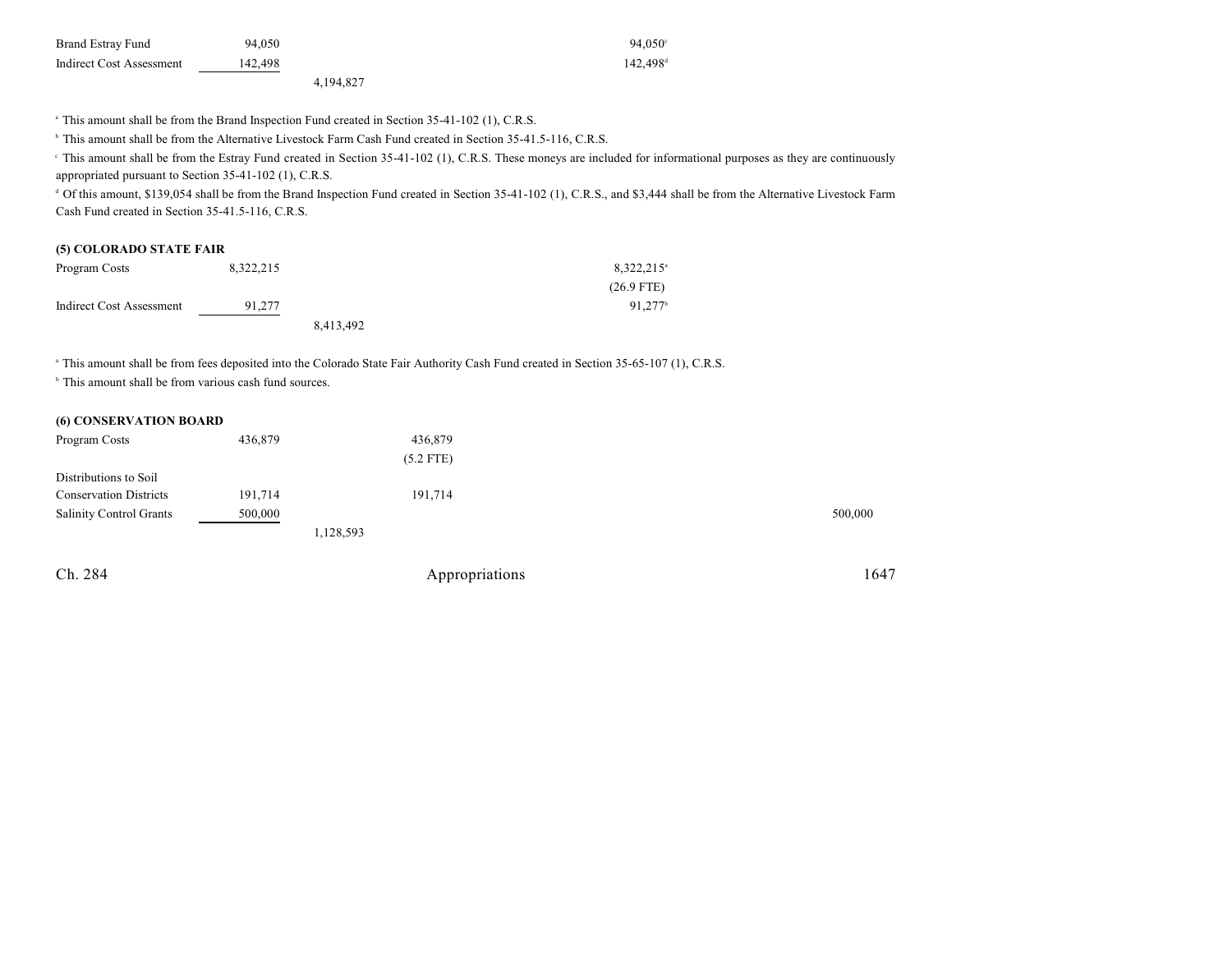| Ch. 284       | Appropriations |                           |              |   |                               |    |                                                |   |                             |    | 1648                           |                                |  |
|---------------|----------------|---------------------------|--------------|---|-------------------------------|----|------------------------------------------------|---|-----------------------------|----|--------------------------------|--------------------------------|--|
|               |                |                           |              |   | <b>APPROPRIATION FROM</b>     |    |                                                |   |                             |    |                                |                                |  |
|               |                | ITEM &<br><b>SUBTOTAL</b> | <b>TOTAL</b> |   | <b>GENERAL</b><br><b>FUND</b> |    | <b>GENERAL</b><br><b>FUND</b><br><b>EXEMPT</b> |   | <b>CASH</b><br><b>FUNDS</b> |    | REAPPROPRIATED<br><b>FUNDS</b> | <b>FEDERAL</b><br><b>FUNDS</b> |  |
|               | \$             |                           | \$           | ъ |                               | \$ |                                                | D |                             | \$ | \$                             |                                |  |
| TOTALS PART I |                |                           |              |   |                               |    |                                                |   |                             |    |                                |                                |  |
| (AGRICULTURE) |                |                           | \$38,835,908 |   | \$5,237,048                   |    |                                                |   | \$28,553,458                |    | \$1,042,342                    | \$4,003,060                    |  |
|               |                |                           | \$38,841,718 |   |                               |    |                                                |   | \$28,559,268                |    |                                |                                |  |

**FOOTNOTES** -- The following statements are referenced to the numbered footnotes throughout section 2.

1 Department of Agriculture, Agricultural Services Division -- It is the intent of the General Assembly that expenditures for these services should be recorded only against the Long Bill group total for the Agricultural Services Division.